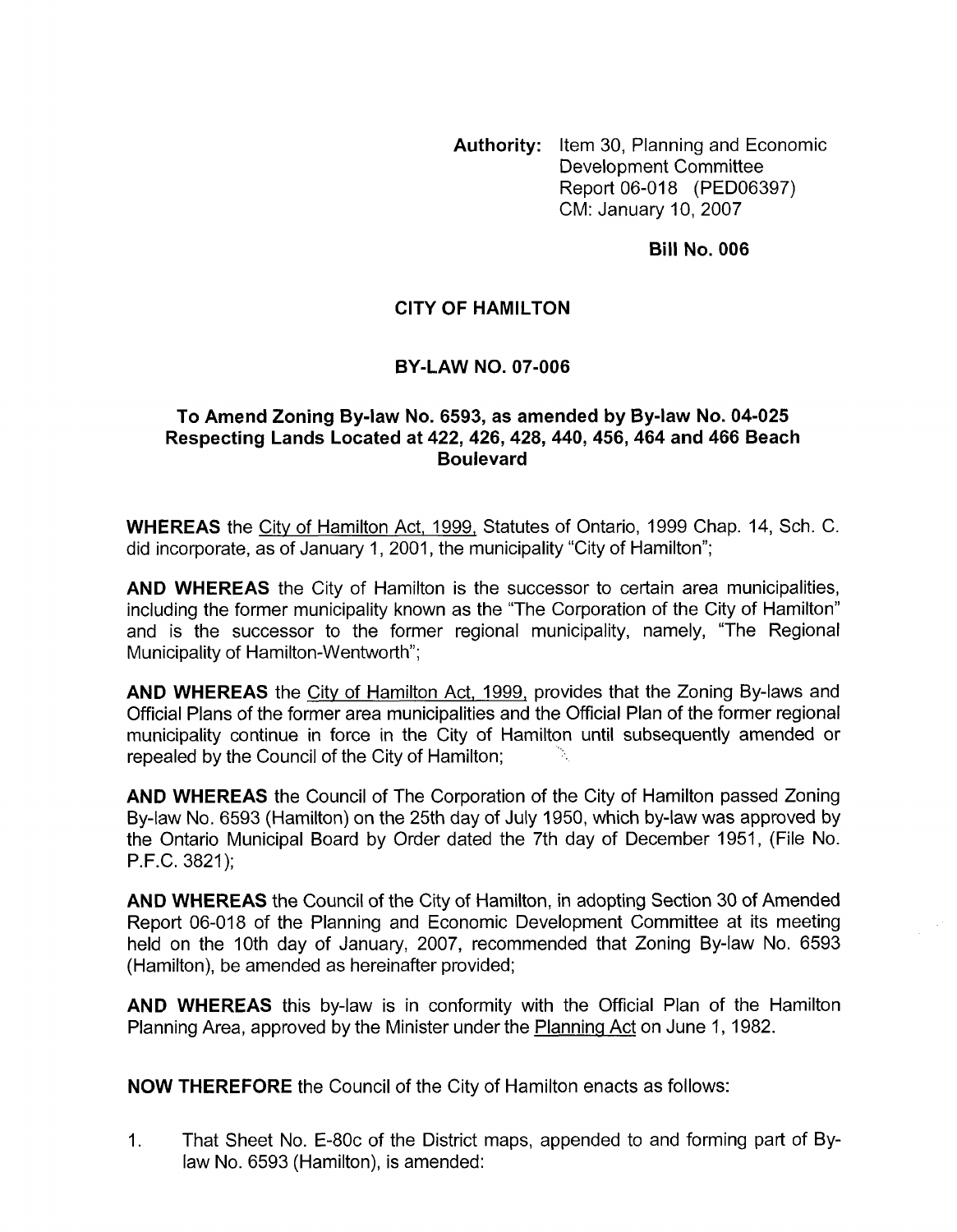# **By-law Respecting at 422,426,428,440,456,464 and 466 Beach Boulevard**

```
(Page 2 of 3)
```
- by changing Block "1" from the "RT-30/S-I 495a" (Street Townhouse) District, Modified to the "RT-20/S-1568" (Townhouse-Maisonette) District, Modified; and, (i)
- (ii) by changing Block "2" from the "DE-2/S-I495a" (Multiple Dwellings) District, Modified to the "RT-20/S-I 568" (Townhouse-Maisonette) District, Modified;

the extent and boundaries of which are shown on a plan hereto annexed as Schedule "A".

- 2. That the "RT-20" (Townhouse-Maisonette) District regulations as contained in Section 10E of Zoning By-law No. 6593, applicable to Blocks "I" and "2", are modified to include the following special requirements:
	- $(a)$ Notwithstanding Subsection 10E.(3), of Zoning By-law No. 6593, no structure other than a building shall exceed 11.9 metres in height;
	- $(b)$ Notwithstanding Subsection 10E.4(a), of Zoning By-law No. 6593, a yard abutting a street shall have a depth of not less than 5.1 metres from the street line;
	- $(c)$ Notwithstanding Subsection 10E.5(a), of Zoning By-law No. 6593, a distance of not less than 3.0 metres between two exterior walls containing no window or windows shall be provided and maintained;
	- $(d)$ Notwithstanding Subsection 10E.5(c), of Zoning By-law No. 6593, a distance of not less than 9 metres between two exterior walls each of which contains at least one window to a habitable room shall be provided and maintained:
	- $(e)$ Notwithstanding Subsections 18A.(f)(7) and Table 2(5), of Zoning By-law No. 6593, every required parking space, other than a parallel parking space, shall have dimensions not less than 2.6 metres wide and 5.5 metres long, and the minimum number of required visitor parking spaces for a townhouse dwelling shall be 0.20 of a space per Class A dwelling unit;
	- $(f)$ The minimum ground floor elevation of any building or any building addition shall be 76.0 metres above mean sea level, as defined by the Geodetic Survey Datum; and,
	- $(g)$ No basement or cellar shall be permitted for any building.
- 3. Zoning By-law No. 6593 (Hamilton) is amended by adding this By-law to Section 19B as Schedule S-1568.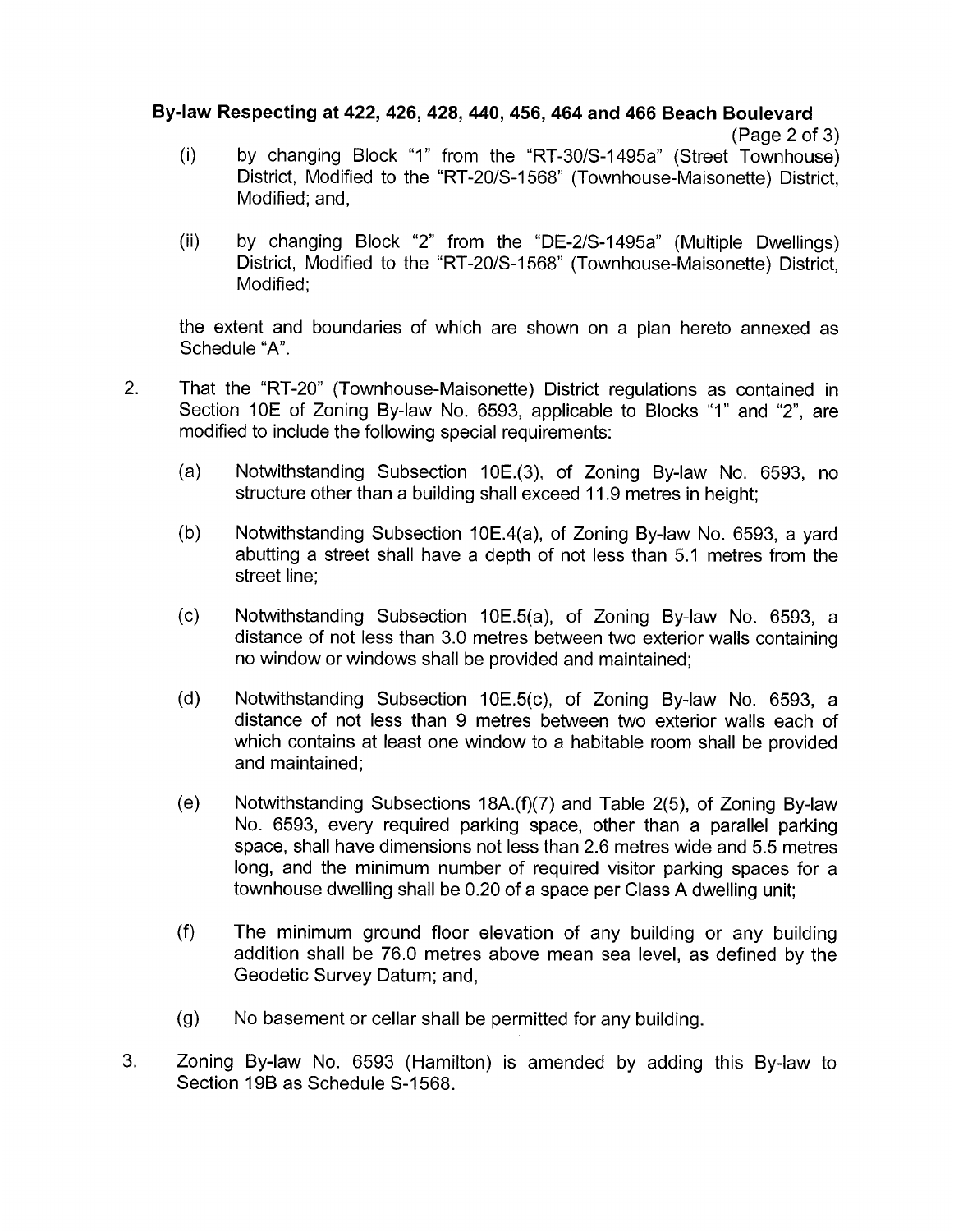# **By-law Respecting at 422,426,428,440,456,464 and 466 Beach Boulevard**

(Page 3 of 3)

- No building or structure shall be erected, altered, extended or enlarged, nor shall any building or structure or part thereof be used, nor shall any land be used, except in accordance with the "RT-20" (Townhouse-Maisonette) District provisions, subject to the special requirements referred to in Section 2. **4**
- 5. The Clerk is hereby authorized and directed to proceed with the giving of notice of the passing of this by-law, in accordance with the Planning Act.

**PASSED and ENACTED** this 10<sup>th</sup> day of January, 2007.

/CLERK MAYOR

ZAC-06-44